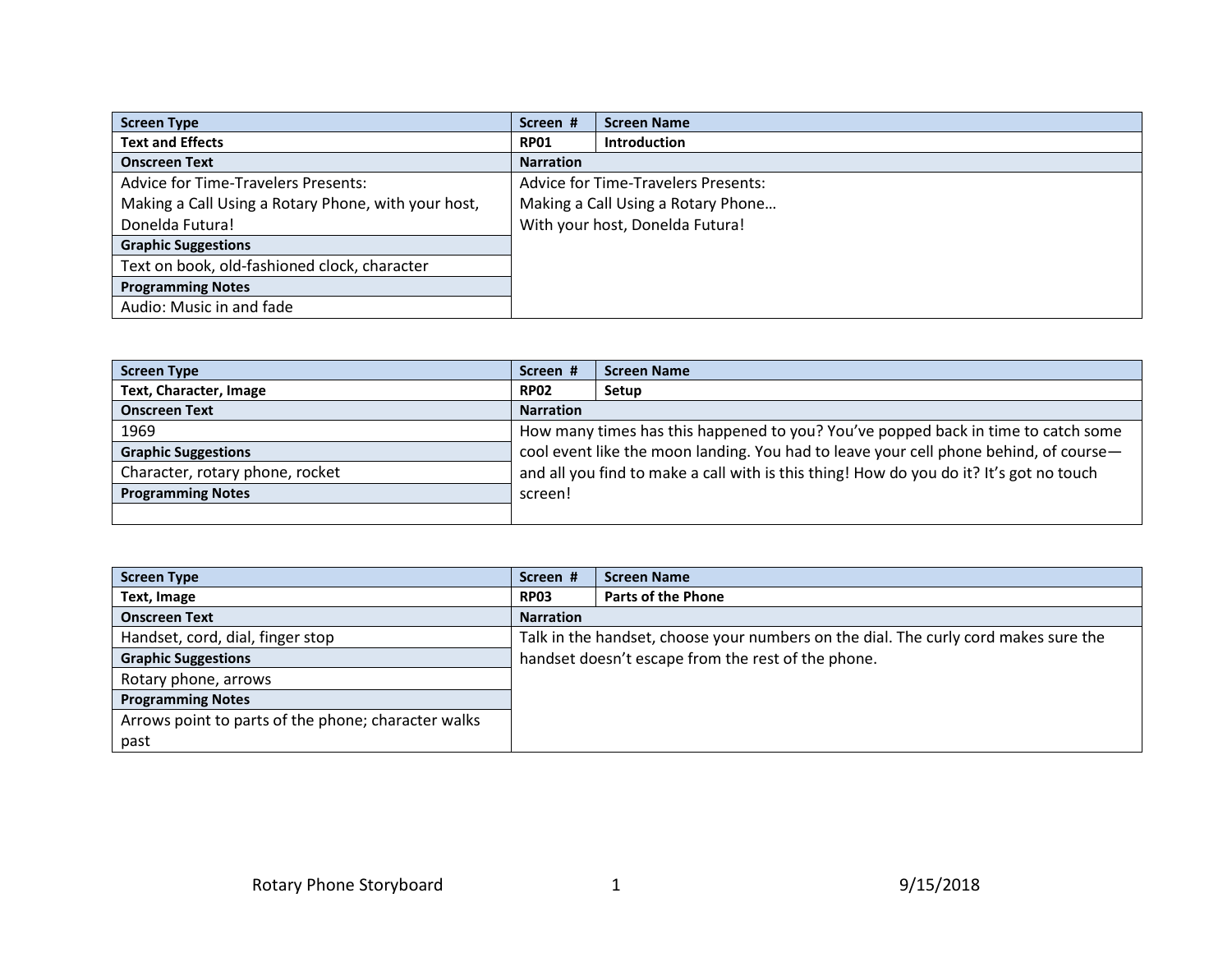| <b>Screen Type</b>                 | Screen #         | <b>Screen Name</b>                                                                         |
|------------------------------------|------------------|--------------------------------------------------------------------------------------------|
| Text, Image                        | <b>RP04</b>      | <b>Pick up the Handset</b>                                                                 |
| <b>Onscreen Text</b>               | <b>Narration</b> |                                                                                            |
| Dial tone                          |                  | Pick up the handset and place it against your ear, with the curly cord down. You'll hear a |
| <b>Graphic Suggestions</b>         |                  | hum called a "dial tone."                                                                  |
| Man with handset to ear, character |                  |                                                                                            |
| <b>Programming Notes</b>           |                  |                                                                                            |
| Words move; Audio: Dial tone       |                  |                                                                                            |

| <b>Screen Type</b>              | Screen #                                                                             | <b>Screen Name</b> |
|---------------------------------|--------------------------------------------------------------------------------------|--------------------|
| <b>Text, Image</b>              | <b>RP05</b>                                                                          | <b>Dialing</b>     |
| <b>Onscreen Text</b>            | <b>Narration</b>                                                                     |                    |
|                                 | Put your finger in the hole of the dial next to the number you wish to choose. Don't |                    |
| <b>Graphic Suggestions</b>      | worry-it won't bite! Pull it toward you until you reach the finger stop, then remove |                    |
| Finger dialing phone, character | your finger. Repeat for all numbers.                                                 |                    |
| <b>Programming Notes</b>        |                                                                                      |                    |
| Audio: Whirr-click of dialing   |                                                                                      |                    |

| <b>Screen Type</b>              | Screen #                              | <b>Screen Name</b>                                                                 |
|---------------------------------|---------------------------------------|------------------------------------------------------------------------------------|
| Image                           | <b>RP06</b>                           | Make your Call                                                                     |
| <b>Onscreen Text</b>            | <b>Narration</b>                      |                                                                                    |
|                                 |                                       | You know how to talk on a phone, so chat away! Twirling the phone cord around your |
| <b>Graphic Suggestions</b>      | finger is traditional in some places. |                                                                                    |
| Man talking on phone, character |                                       |                                                                                    |
| <b>Programming Notes</b>        |                                       |                                                                                    |
|                                 |                                       |                                                                                    |